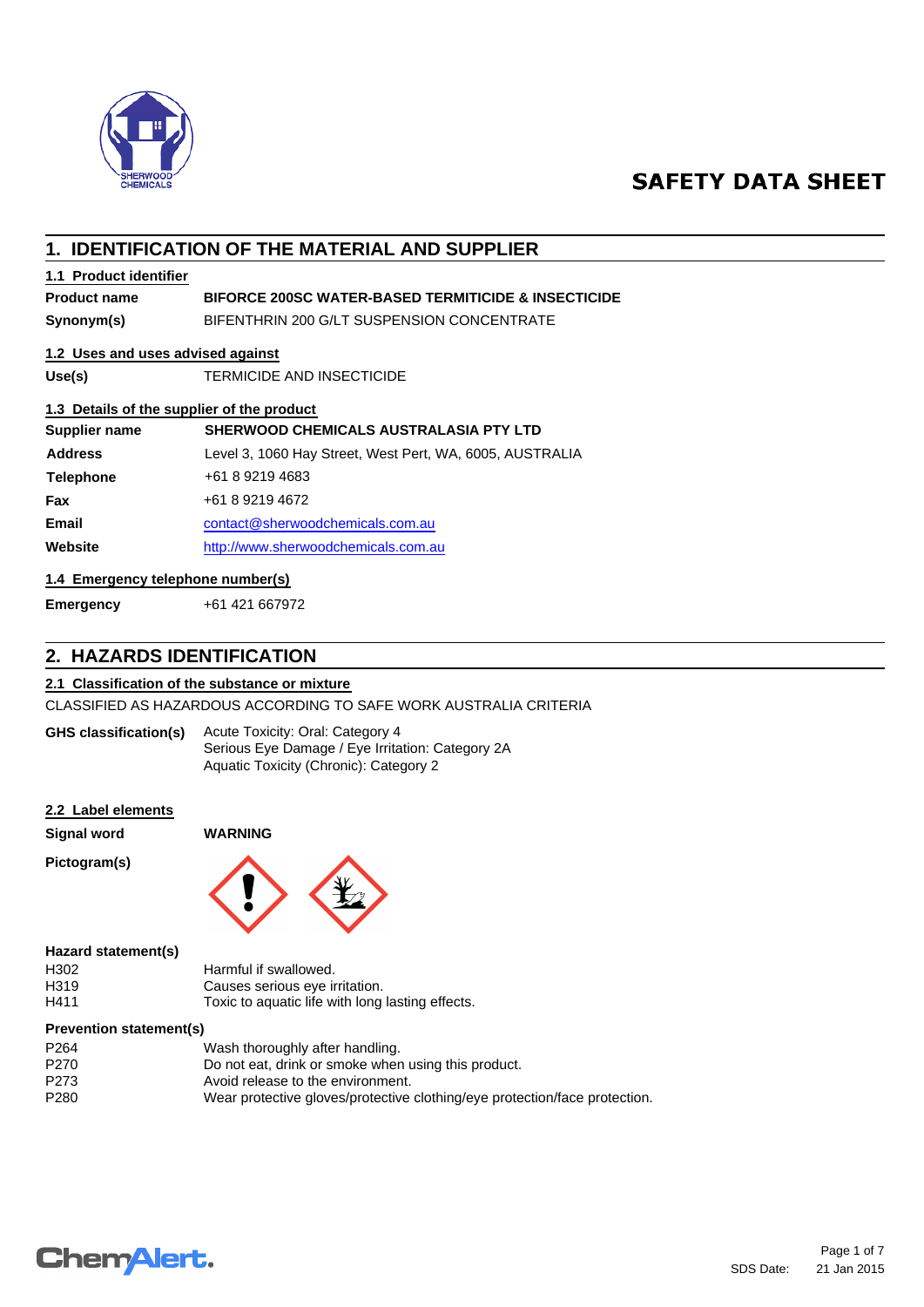#### **Response statement(s)**

| $P301 + P312$        | IF SWALLOWED: Call a POISON CENTER or doctor/physician if you feel unwell.                                 |
|----------------------|------------------------------------------------------------------------------------------------------------|
| $P305 + P351 + P338$ | IF IN EYES: Rinse cautiously with water for several minutes. Remove contact lenses, if present and easy to |
|                      | do. Continue rinsing.                                                                                      |
| P330                 | Rinse mouth.                                                                                               |
| P337 + P313          | If eye irritation persists: Get medical advice/attention.                                                  |
| P391                 | Collect spillage.                                                                                          |

#### **Storage statement(s)**

None allocated.

#### **Disposal statement(s)**

P501 Dispose of contents/container in accordance with relevant regulations.

#### **2.3 Other hazards**

No information provided.

## **3. COMPOSITION/ INFORMATION ON INGREDIENTS**

#### **3.1 Substances / Mixtures**

| Ingredient                | <b>CAS Number</b> | <b>EC Number</b> | <b>Content</b> |
|---------------------------|-------------------|------------------|----------------|
| <b>BIFENTHRIN</b>         | 82657-04-3        | 617-373-6        | 20%            |
| WATER                     | 7732-18-5         | 231-791-2        | ່>60%          |
| NON HAZARDOUS INGREDIENTS | Not Available     | Not Available    | $<$ 20%        |

## **4. FIRST AID MEASURES**

#### **4.1 Description of first aid measures**

| Eye                         | If in eyes, hold eyelids apart and flush continuously with running water. Continue flushing until advised to<br>stop by a Poisons Information Centre, a doctor, or for at least 15 minutes. |  |
|-----------------------------|---------------------------------------------------------------------------------------------------------------------------------------------------------------------------------------------|--|
| <b>Inhalation</b>           | If inhaled, remove from contaminated area. Apply artificial respiration if not breathing.                                                                                                   |  |
| <b>Skin</b>                 | If skin or hair contact occurs, remove contaminated clothing and flush skin and hair with running water.                                                                                    |  |
| Ingestion                   | For advice, contact a Poison Information Centre on 13 11 26 (Australia Wide) or a doctor (at once).                                                                                         |  |
| <b>First aid facilities</b> | No information provided.                                                                                                                                                                    |  |

#### **4.2 Most important symptoms and effects, both acute and delayed**

See Section 11 for more detailed information on health effects and symptoms.

#### **4.3 Immediate medical attention and special treatment needed**

Treat symptomatically.

## **5. FIRE FIGHTING MEASURES**

#### **5.1 Extinguishing media**

Dry agent, carbon dioxide or foam. Prevent contamination of drains and waterways.

#### **5.2 Special hazards arising from the substance or mixture**

Combustible. May evolve toxic gases (carbon oxides, fluorides, chlorides, hydrocarbons) when heated to decomposition.

#### **5.3 Advice for firefighters**

Evacuate area and contact emergency services. Toxic gases may be evolved in a fire situation. Remain upwind and notify those downwind of hazard. Wear full protective equipment including Self Contained Breathing Apparatus (SCBA) when combating fire. Use waterfog to cool intact containers and nearby storage areas.

## **5.4 Hazchem code**

None allocated.

# **6. ACCIDENTAL RELEASE MEASURES**

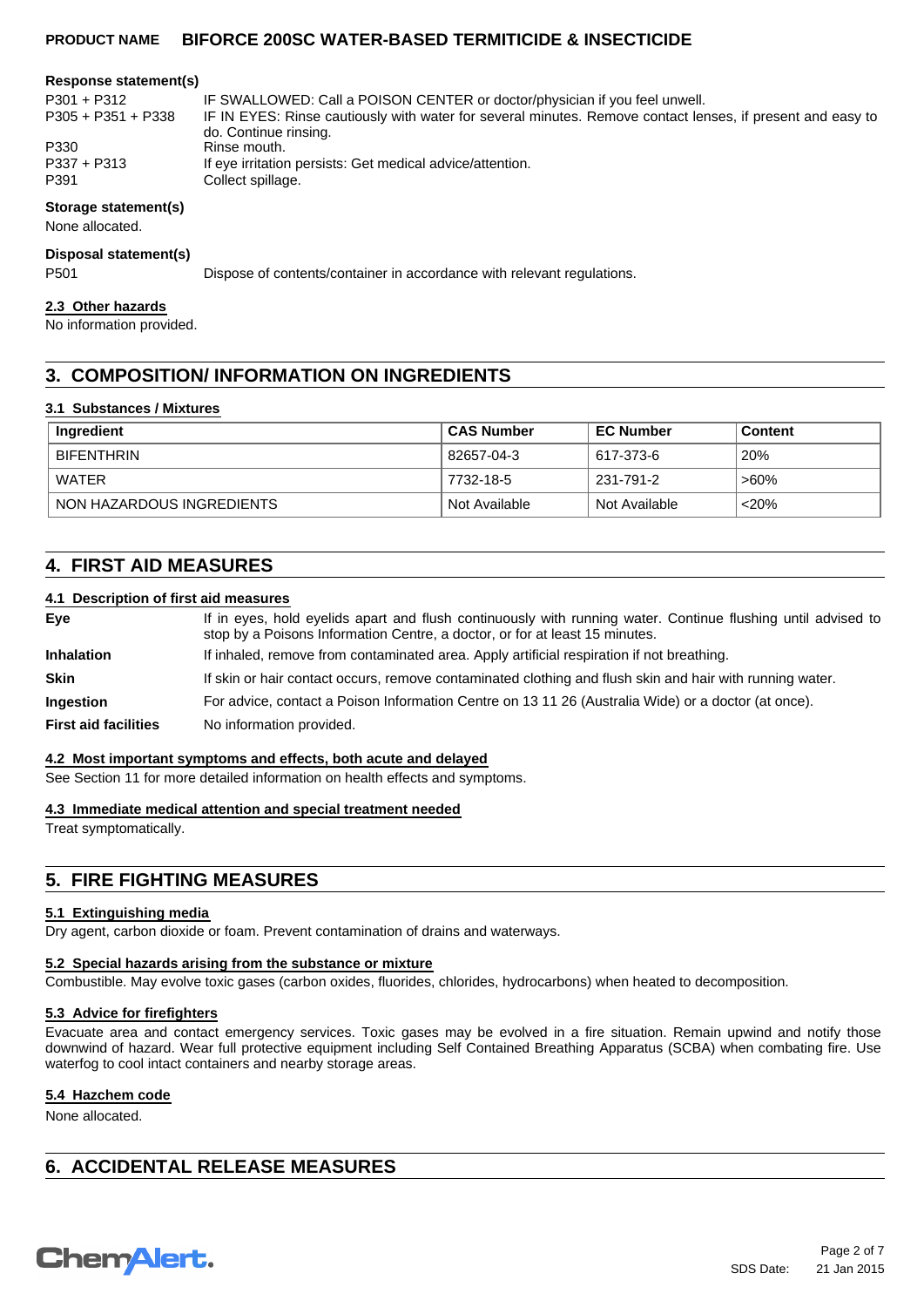#### **6.1 Personal precautions, protective equipment and emergency procedures**

Wear Personal Protective Equipment (PPE) as detailed in section 8 of the SDS. Clear area of all unprotected personnel. Ventilate area where possible. Contact emergency services where appropriate.

#### **6.2 Environmental precautions**

Prevent product from entering drains and waterways.

#### **6.3 Methods of cleaning up**

Contain spillage, then cover / absorb spill with sodium carbonate or similar, collect and place in suitable containers for treatment and/or disposal. Only trained personnel should undertake clean up.

#### **6.4 Reference to other sections**

See Sections 8 and 13 for exposure controls and disposal.

# **7. HANDLING AND STORAGE**

#### **7.1 Precautions for safe handling**

Before use carefully read the product label. Use of safe work practices are recommended to avoid eye or skin contact and inhalation. Observe good personal hygiene, including washing hands before eating. Prohibit eating, drinking and smoking in contaminated areas.

#### **7.2 Conditions for safe storage, including any incompatibilities**

Do not store near sources of ignition or incompatible materials. Containers should be stored below 45°C in a secure area and upright to prevented from falling. Containers should also be stored in a dry, well ventilated area constructed of non-combustible material with firm level floor (preferably concrete), away from areas of heavy traffic and emergency exits. Store as a Class C1 Combustible Liquid (AS1940).

#### **7.3 Specific end use(s)**

No information provided.

# **8. EXPOSURE CONTROLS / PERSONAL PROTECTION**

#### **8.1 Control parameters**

#### **Exposure standards**

No exposure standards have been entered for this product.

#### **Biological limits**

No biological limit values have been entered for this product.

#### **8.2 Exposure controls**

**Engineering controls** Avoid inhalation. If using indoors, ensure there is adequate natural ventilation. Increase air flow by opening windows/doors or using mechanical extraction units.

#### **PPE**

| Eye / Face   | Wear splash-proof goggles.                                                                                                                                                |
|--------------|---------------------------------------------------------------------------------------------------------------------------------------------------------------------------|
| <b>Hands</b> | Wear viton (R) or nitrile gloves. If spraying, wear full-length viton (R) or full-length nitrile gloves.                                                                  |
| <b>Body</b>  | Wear coveralls and rubber boots. If spraying, wear a washable hat.                                                                                                        |
| Respiratory  | Wear a Type A (Organic vapour) respirator. If spraying, wear a Full-face Type A-Class P1 (Organic<br>gases/vapours and Particulate) respirator or an Air-line respirator. |



# **9. PHYSICAL AND CHEMICAL PROPERTIES**

## **9.1 Information on basic physical and chemical properties**

| Appearance         |  |
|--------------------|--|
| Odour              |  |
| Flammability       |  |
| <b>Flash point</b> |  |

**BEIGE TO WHITE LIQUID Odour** SLIGHT ODOUR **CLASS C1 COMBUSTIBLE Flash point** > 100°C

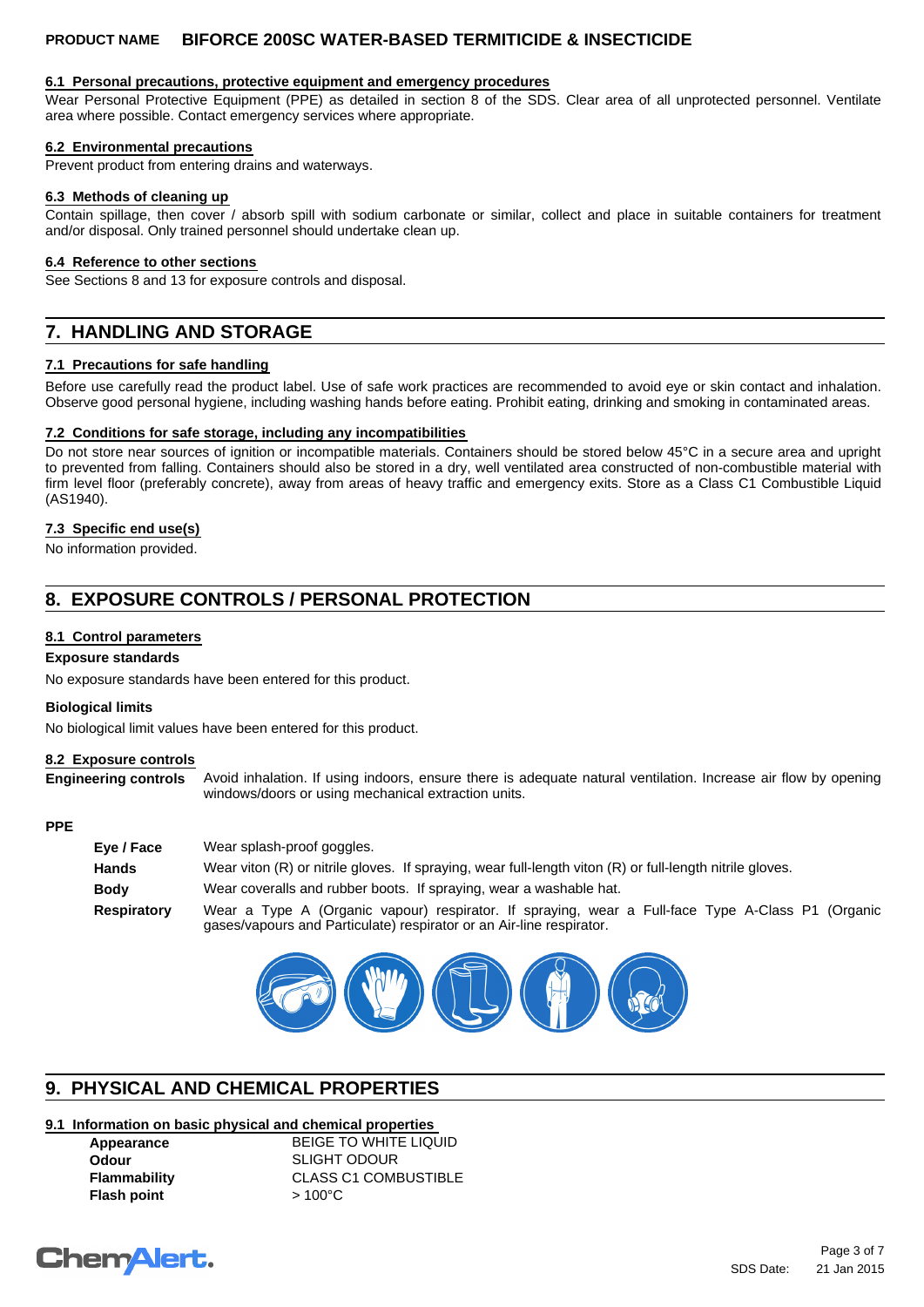#### **9.1 Information on basic physical and chemical properties**

|                                  | 100°C (Approximately) |
|----------------------------------|-----------------------|
| <b>Boiling point</b>             |                       |
| <b>Melting point</b>             | $< 0^{\circ}$ C       |
| <b>Evaporation rate</b>          | AS FOR WATER          |
| рH                               | <b>NOT AVAILABLE</b>  |
| Vapour density                   | <b>NOT AVAILABLE</b>  |
| <b>Specific gravity</b>          | 1.05 (Approximately)  |
| <b>Solubility (water)</b>        | <b>INSOLUBLE</b>      |
| Vapour pressure                  | 18 mm Hg @ 20°C       |
| <b>Upper explosion limit</b>     | <b>NOT AVAILABLE</b>  |
| <b>Lower explosion limit</b>     | <b>NOT AVAILABLE</b>  |
| <b>Partition coefficient</b>     | <b>NOT AVAILABLE</b>  |
| <b>Autoignition temperature</b>  | <b>NOT AVAILABLE</b>  |
| <b>Decomposition temperature</b> | <b>NOT AVAILABLE</b>  |
| Viscositv                        | <b>NOT AVAILABLE</b>  |
| <b>Explosive properties</b>      | <b>NOT AVAILABLE</b>  |
| <b>Oxidising properties</b>      | <b>NOT AVAILABLE</b>  |
| <b>Odour threshold</b>           | <b>NOT AVAILABLE</b>  |
| 9.2 Other information            |                       |
| % Volatiles                      | > 60 % (Water)        |
|                                  |                       |

# **10. STABILITY AND REACTIVITY**

### **10.1 Reactivity**

Carefully review all information provided in sections 10.2 to 10.6.

#### **10.2 Chemical stability**

Stable under recommended conditions of storage.

#### **10.3 Possibility of hazardous reactions**

Polymerization will not occur.

#### **10.4 Conditions to avoid**

Avoid heat, sparks, open flames and other ignition sources.

### **10.5 Incompatible materials**

Incompatible with oxidising agents (e.g. hypochlorites), acids (e.g. nitric acid), heat and ignition sources.

#### **10.6 Hazardous decomposition products**

May evolve toxic gases (carbon oxides, fluorides, chlorides, hydrocarbons) when heated to decomposition.

## **11. TOXICOLOGICAL INFORMATION**

#### **11.1 Information on toxicological effects**

| <b>Health hazard</b><br>summary | Toxic. This product has the potential to cause adverse health effects. Use safe work practices to avoid eye or<br>skin contact and inhalation. Upon dilution, the potential for adverse health effects may be reduced. Chronic                                                                                                  |                        |  |
|---------------------------------|---------------------------------------------------------------------------------------------------------------------------------------------------------------------------------------------------------------------------------------------------------------------------------------------------------------------------------|------------------------|--|
|                                 | exposure may result in liver, kidney, blood and central nervous system (CNS) damage.                                                                                                                                                                                                                                            |                        |  |
| Eye                             | Irritant. Contact may result in irritation, lacrimation, pain and redness. May result in burns with prolonged<br>contact.                                                                                                                                                                                                       |                        |  |
| <b>Inhalation</b>               | Irritant - toxic. Over exposure may result in mucous membrane irritation of the respiratory tract, coughing and<br>headache. High level exposure may result in CNS stimulation with nervousness, salivation, dizziness,<br>tremors, breathing difficulties (wheezing) and unconsciousness. Inhalation LC50 is 4.4 mg/L/4 hours. |                        |  |
| <b>Skin</b>                     | Toxic - irritant. Contact may result in drying and defatting of the skin, rash and dermatitis. May be absorbed<br>through skin with harmful effects. May cause sensitisation by skin contact. Dermal LD50 (rabbit) is > 2000<br>mg/kg.                                                                                          |                        |  |
| Ingestion                       | Toxic. Ingestion may result in nausea, vomiting, salivation, breathing difficulties, hyperexcitability, anxiety,<br>bloody nasal discharge, tremors and convulsions. Aspiration or inhalation may cause chemical pneumonitis<br>and pulmonary oedema. Oral LD50 (rat) is 270 mg/kg.                                             |                        |  |
| <b>Toxicity data</b>            | BIFENTHRIN (82657-04-3)                                                                                                                                                                                                                                                                                                         |                        |  |
|                                 | LC50 (inhalation)                                                                                                                                                                                                                                                                                                               | 4.9 mg/l/4 hours (rat) |  |
|                                 | LD50 (ingestion)                                                                                                                                                                                                                                                                                                                | 54.5 mg/kg (rat)       |  |
|                                 | LD50 (skin)                                                                                                                                                                                                                                                                                                                     | 2 g/kg (rabbit)        |  |

# **Chemalert.**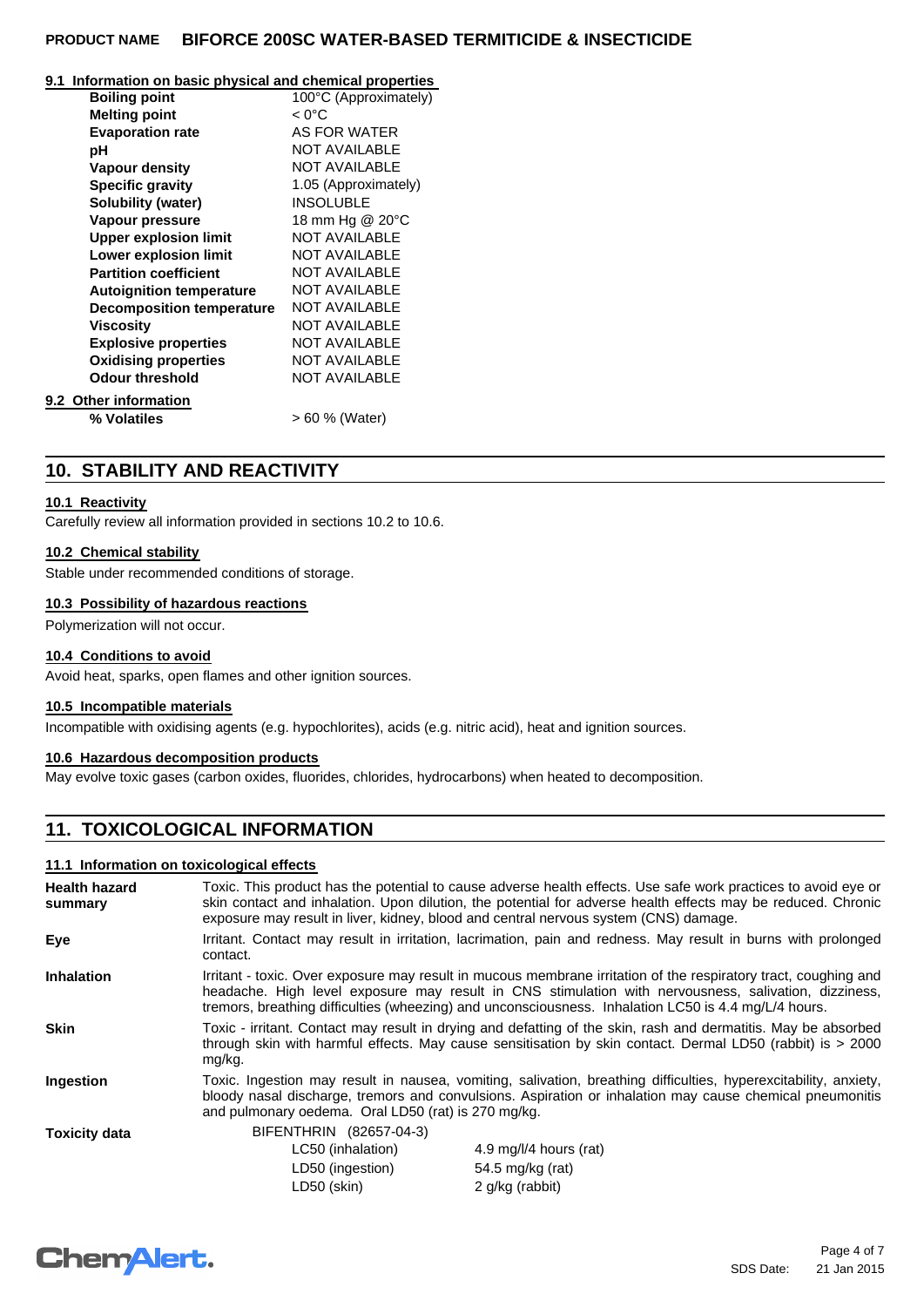## **12. ECOLOGICAL INFORMATION**

#### **12.1 Toxicity**

The active ingredient, Bifenthrin, is highly toxic to fish and aquatic arthropods with LC50 values ranging from 0.0038  $\mu q/L$  to 17.8  $\mu q/L$ .

#### **12.2 Persistence and degradability**

No information provided.

#### **12.3 Bioaccumulative potential**

No information provided.

#### **12.4 Mobility in soil**

No information provided.

#### **12.5 Other adverse effects**

Synthetic pyrethroids have been shown to be toxic to fish, aquatic arthropods and bees in laboratory tests. However, in practical use, no serious adverse effects have been reported due to the small quantities used and lack of persistence in the environment. The toxicity of synthetic pyrethroids in birds and domestic animals is low [WHO; Environmental Health Criteria 99: Cyhalothrin p.13 (1990)].

## **13. DISPOSAL CONSIDERATIONS**

#### **13.1 Waste treatment methods**

Waste disposal Residual product will be disposed of when the container is returned. Contact the manufacturer/supplier for additional information (if required).

Legislation **Dispose of in accordance with relevant local legislation.** 

## **14. TRANSPORT INFORMATION**

#### **CLASSIFIED AS A DANGEROUS GOOD (IN ACCORDANCE WITH IATA AND IMDG ONLY)**

|                                     | <b>LAND TRANSPORT</b><br>(ADG) | <b>SEA TRANSPORT</b><br>(IMDG / IMO)                             | <b>AIR TRANSPORT</b><br>(IATA / ICAO)                            |
|-------------------------------------|--------------------------------|------------------------------------------------------------------|------------------------------------------------------------------|
| 14.1 UN Number                      | None Allocated                 | 3082                                                             | 3082                                                             |
| 14.2 Proper<br><b>Shipping Name</b> | None Allocated                 | <b>ENVIRONMENTALLY</b><br>HAZARDOUS SUBSTANCE,<br>LIQUID, N.O.S. | <b>ENVIRONMENTALLY</b><br>HAZARDOUS SUBSTANCE,<br>LIQUID, N.O.S. |
| 14.3 Transport<br>hazard class      | None Allocated                 | 9                                                                | 9                                                                |
| 14.4 Packing Group                  | None Allocated                 | Ш                                                                | Ш                                                                |

**14.5 Environmental hazards** Marine Pollutant

# **14.6 Special precautions for user**

| Hazchem code | None Allocated |
|--------------|----------------|
| EMS          | F-A. S-F       |

## **15. REGULATORY INFORMATION**

|                        |                                                                                                                                              | 15.1 Safety, health and environmental requiations/legislation specific for the substance or mixture |  |  |
|------------------------|----------------------------------------------------------------------------------------------------------------------------------------------|-----------------------------------------------------------------------------------------------------|--|--|
| <b>Poison schedule</b> | Classified as a Schedule 6 (S6) Standard for the Uniform Scheduling of Medicines and Poisons (SUSMP).                                        |                                                                                                     |  |  |
| <b>Classifications</b> | Safework Australia criteria is based on the Globally Harmonised System (GHS) of Classification and<br>Labelling of Chemicals.                |                                                                                                     |  |  |
|                        | The classifications and phrases listed below are based on the Approved Criteria for Classifying Hazardous<br>Substances [NOHSC: 1008(2004)]. |                                                                                                     |  |  |
| <b>Hazard codes</b>    | N                                                                                                                                            | Dangerous for the environment                                                                       |  |  |
|                        | Xi                                                                                                                                           | Irritant                                                                                            |  |  |
|                        | Xn                                                                                                                                           | Harmful                                                                                             |  |  |
| <b>Risk phrases</b>    | R <sub>22</sub>                                                                                                                              | Harmful if swallowed.                                                                               |  |  |
|                        | R36                                                                                                                                          | Irritating to eyes.                                                                                 |  |  |
|                        | R51/53                                                                                                                                       | Toxic to aquatic organisms, may cause long term adverse effects in the aquatic environment.         |  |  |

# **ChemAlert.**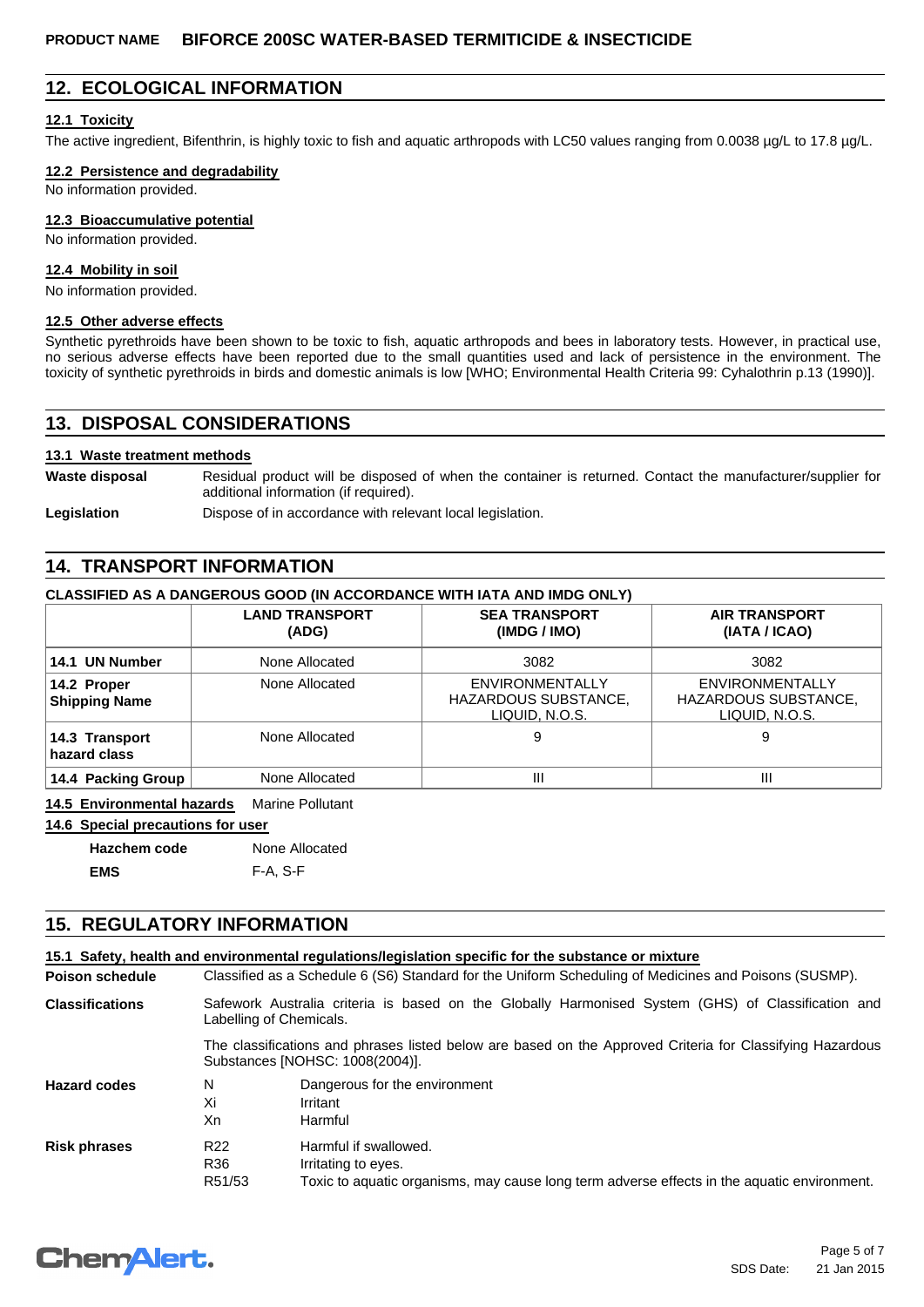| <b>Safety phrases</b>       | S2<br>S7                                                                                                                  | Keep out of reach of children.<br>Keep container tightly closed.                      |  |
|-----------------------------|---------------------------------------------------------------------------------------------------------------------------|---------------------------------------------------------------------------------------|--|
|                             | S <sub>13</sub>                                                                                                           | Keep away from food, drink and animal feeding stuffs.                                 |  |
|                             | S23<br>S <sub>25</sub>                                                                                                    | Do not breathe gas/fumes/vapour/spray (where applicable).<br>Avoid contact with eyes. |  |
| <b>Inventory listing(s)</b> | <b>AUSTRALIA: AICS (Australian Inventory of Chemical Substances)</b><br>All components are listed on AICS, or are exempt. |                                                                                       |  |

# **16. OTHER INFORMATION**

| <b>Additional information</b> | EXPOSURE STANDARDS - TIME WEIGHTED AVERAGES: Exposure standards are established on<br>the premise of an 8 hour work period of normal intensity, under normal climatic conditions and where<br>a 16 hour break between shifts exists to enable the body to eliminate absorbed contaminants. In the<br>following circumstances, exposure standards must be reduced: Strenuous work conditions; hot,<br>humid climates; high altitude conditions; extended shifts (which increase the exposure period and<br>shorten the period of recuperation). |                                                                                                                                                                                                                                                                                                                                                                                                                                                                                                                                                                                                                                                                                                                                                                                                                                                                                    |  |  |  |  |
|-------------------------------|------------------------------------------------------------------------------------------------------------------------------------------------------------------------------------------------------------------------------------------------------------------------------------------------------------------------------------------------------------------------------------------------------------------------------------------------------------------------------------------------------------------------------------------------|------------------------------------------------------------------------------------------------------------------------------------------------------------------------------------------------------------------------------------------------------------------------------------------------------------------------------------------------------------------------------------------------------------------------------------------------------------------------------------------------------------------------------------------------------------------------------------------------------------------------------------------------------------------------------------------------------------------------------------------------------------------------------------------------------------------------------------------------------------------------------------|--|--|--|--|
|                               | PERSONAL PROTECTIVE EQUIPMENT GUIDELINES:<br>The recommendation for protective equipment contained within this report is provided as a guide<br>only. Factors such as method of application, working environment, quantity used, product<br>concentration and the availability of engineering controls should be considered before final selection<br>of personal protective equipment is made.                                                                                                                                                |                                                                                                                                                                                                                                                                                                                                                                                                                                                                                                                                                                                                                                                                                                                                                                                                                                                                                    |  |  |  |  |
|                               | HEALTH EFFECTS FROM EXPOSURE:<br>It should be noted that the effects from exposure to this product will depend on several factors<br>including: frequency and duration of use; quantity used; effectiveness of control measures; protective<br>equipment used and method of application. Given that it is impractical to prepare a ChemAlert report<br>which would encompass all possible scenarios, it is anticipated that users will assess the risks and<br>apply control methods where appropriate.                                        |                                                                                                                                                                                                                                                                                                                                                                                                                                                                                                                                                                                                                                                                                                                                                                                                                                                                                    |  |  |  |  |
| <b>Abbreviations</b>          | <b>ACGIH</b><br>CAS#<br><b>CNS</b><br>EC No.<br><b>GHS</b><br><b>IARC</b><br><b>LC50</b><br>LD50<br>mg/m <sup>3</sup><br><b>OEL</b><br>pH<br>ppm<br><b>STEL</b><br>STOT-RE<br>STOT-SE<br><b>SUSMP</b><br><b>SWA</b><br><b>TLV</b><br>TWA                                                                                                                                                                                                                                                                                                       | American Conference of Governmental Industrial Hygienists<br>Chemical Abstract Service number - used to uniquely identify chemical compounds<br>Central Nervous System<br>EC No - European Community Number<br><b>Globally Harmonized System</b><br>International Agency for Research on Cancer<br>Lethal Concentration, 50% / Median Lethal Concentration<br>Lethal Dose, 50% / Median Lethal Dose<br>Milligrams per Cubic Metre<br>Occupational Exposure Limit<br>relates to hydrogen ion concentration using a scale of 0 (high acidic) to 14 (highly<br>alkaline).<br>Parts Per Million<br>Short-Term Exposure Limit<br>Specific target organ toxicity (repeated exposure)<br>Specific target organ toxicity (single exposure)<br>Standard for the Uniform Scheduling of Medicines and Poisons<br>Safe Work Australia<br><b>Threshold Limit Value</b><br>Time Weighted Average |  |  |  |  |
| <b>Revision history</b>       | <b>Revision</b>                                                                                                                                                                                                                                                                                                                                                                                                                                                                                                                                | <b>Description</b>                                                                                                                                                                                                                                                                                                                                                                                                                                                                                                                                                                                                                                                                                                                                                                                                                                                                 |  |  |  |  |
|                               | 2.0                                                                                                                                                                                                                                                                                                                                                                                                                                                                                                                                            | <b>Standard SDS Review</b>                                                                                                                                                                                                                                                                                                                                                                                                                                                                                                                                                                                                                                                                                                                                                                                                                                                         |  |  |  |  |

1.0 Standard SDS Review